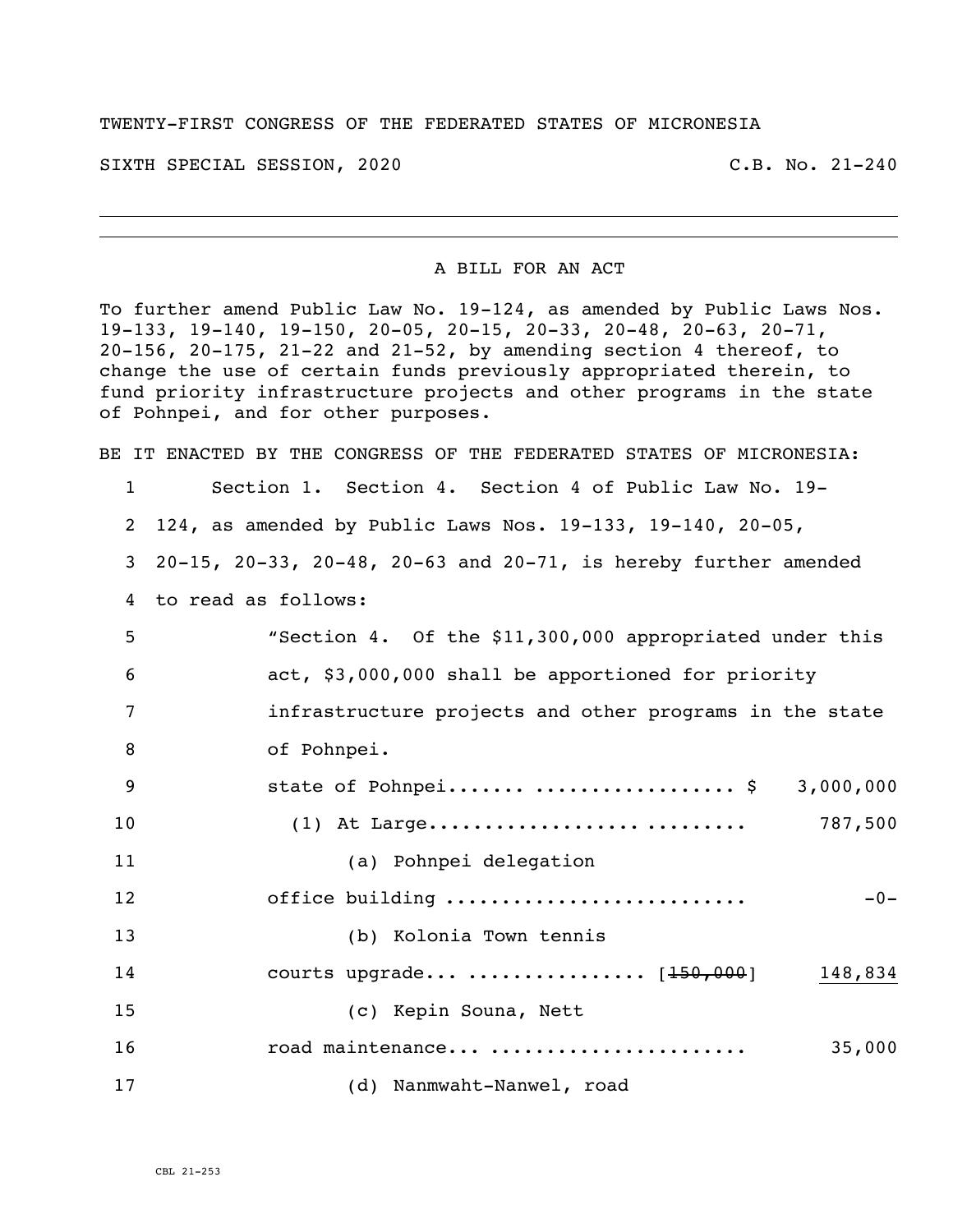C.B. No. 21-240

| $\mathbf{1}$   | maintenance \$                              | 50,000  |
|----------------|---------------------------------------------|---------|
| $\overline{2}$ | (e) Sand and coral materials                |         |
| 3              | for pavement                                | 100,000 |
| 4              | (f) Parem kep new road extension            | 50,000  |
| 5              | Lahkir Marina, Kitti  [50,000]<br>(g)       | 46,960  |
| 6              | Community power extensions<br>(h)           | 25,000  |
| 7              | Palikir Pah road improvement<br>(i)         | 50,000  |
| 8              | Kitti road paving<br>(j)                    | 50,000  |
| 9              | (k) Madolenihmw road paving $[50,000]$      | 42,992  |
| 10             | (1) Wone Catholic Church road paving        | 35,000  |
| 11             | (m) Pohn Awak, Pahnpe, U road               |         |
| 12             |                                             | 5,000   |
| 13             | (n) Madolenihmw road maintenance $[50,000]$ | 37,180  |
| 14             | (o) Seinwar road maintenance                | 20,000  |
| 15             | (p) Matching fund for Kolonia-China         |         |
| 16             | Friendship center                           | 20,000  |
| 17             | (q) Likinlong, Lehiak Madolenhmw            |         |
| 18             |                                             | 9,383   |
| 19             | (r) Kotouwar, Lehiak Madolenhmw             |         |
| 20             |                                             | 9,574   |
| 21             | (s) Pohnpei State Court of                  |         |
| 22             | Land Tenure Vehicle $[15,000]$              | 14,948  |
| 23             | (t) Pohnpei State Court of                  |         |
| 24             | Land Tenure (Vault, computers, scanners)    | 7,500   |
| 25             | (u) Pohnpei State Court vehicle             | 30,129  |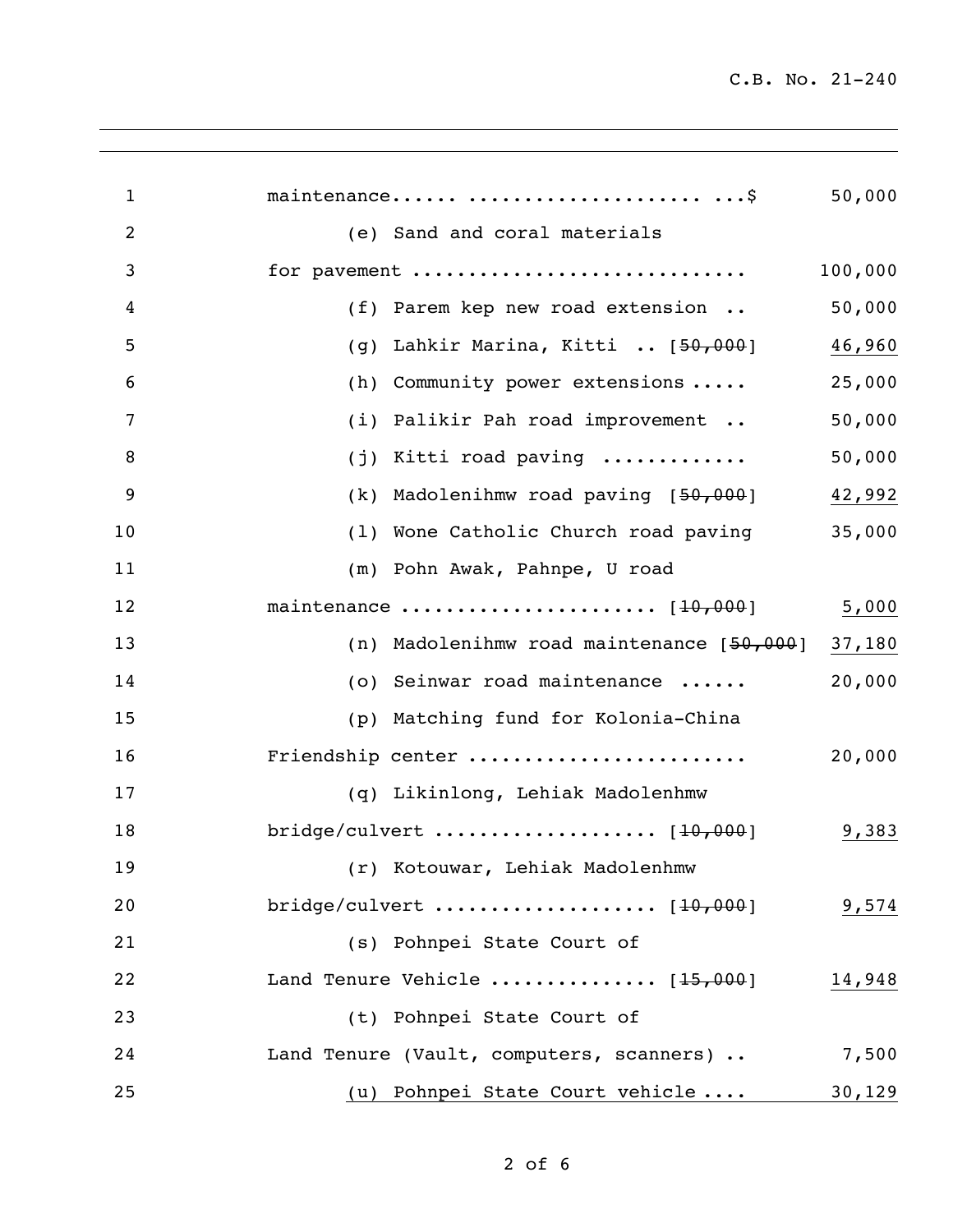C.B. No. 21-240

| $\mathbf{1}$   | (2) Election District No. 1 \$                | 737,500 |
|----------------|-----------------------------------------------|---------|
| $\overline{2}$ | (a) Totopai road                              | 30,000  |
| 3              | (b) Road maintenance                          | 50,000  |
| 4              | (c) Kaselehlia Street sidewalk/               |         |
| 5              |                                               | 120,000 |
| 6              | (d) Pohnpei delegation loop                   |         |
| 7              | (New road-pave/wall) $\ldots$                 | 70,000  |
| 8              | (e) Matching fund for                         |         |
| 9              | Kolonia-China Friendship Center               | 60,000  |
| 10             | (f) Sokehs Island circumferential road        |         |
| 11             | paving/materials/equipment                    | 225,000 |
| 12             | (g) Roofing, track and field bleachers 30,000 |         |
| 13             | (h) Mercedes building                         |         |
| 14             | supplemental funding                          | 45,000  |
| 15             | (i) Sekere to Nanpohnmal                      |         |
| 16             | road improvement                              | 25,000  |
| 17             | (j) Airport terminal                          |         |
| 18             | beautification project                        | 20,000  |
| 19             | (k) Nan Mohs road maintenance                 | 15,000  |
| 20             | (1) Airport beautification                    | 5,000   |
| 21             | (m) Heavy equipment/coral materials           | 12,500  |
| 22             | (n) Sekere gym maintenance                    | 5,000   |
| 23             | (o) COM-FSM Endowment Fund                    | 25,000  |
| 24             | (3) Election District No. 2                   | 737,500 |
| 25             | (a) Pohnlangas Dispensary repair              |         |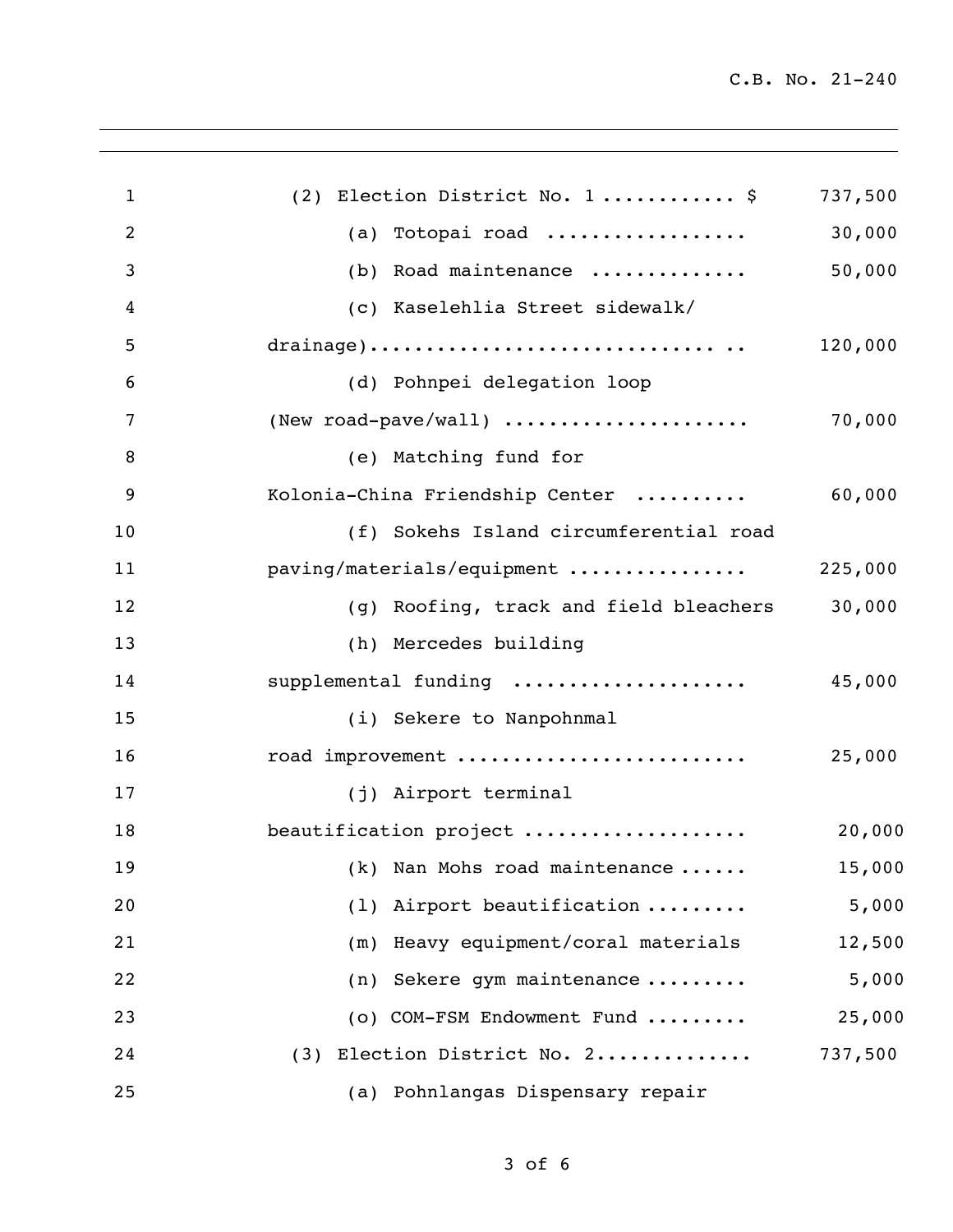C.B. No. 21-240

| $\mathbf{1}$ | and improvement  \$                        | $-0-$       |
|--------------|--------------------------------------------|-------------|
| 2            | (b) Wone Dispensary repair                 |             |
| 3            | and improvement                            | $-0-$       |
| 4            | Temwen School road paving<br>(C)           | 30,000      |
| 5            | Rohi School road paving<br>(d)             | 40,000      |
| 6            | Pehleng School road paving<br>(e)          | 40,000      |
| 7            | Peilik bridge (Enipein powe)<br>(f)        | 85,000      |
| 8            | Nankoaloau bridge overlay (Pehleng)<br>(g) | 15,000      |
| 9            | (h)<br>ESDM secondary road                 | $\mathbf 0$ |
| 10           | Mwoakot Pah road improvement<br>(i)        | 15,000      |
| 11           | Kitti road cleaning/beautification<br>(j)  | 15,000      |
| 12           | Nan pworenais secondary road paving<br>(k) | 50,000      |
| 13           | (1) Nanketipar Bridge (Alohkapw)           | $-0-$       |
| 14           | (m) Nanmwet (Madolenihmw) erosion          |             |
| 15           | protection/drainage                        | $-0-$       |
| 16           | (n) Ohwa Mission School subsidy            | 13,920      |
| 17           | (o) Pohnsauk (Madolenihmw)                 |             |
| 18           | power extension                            | 20,000      |
| 19           | (p) Nankerpene Bridge repair               | 25,380      |
| 20           | (q) Access road paving                     |             |
| 21           | (Kaun en Wehi, Kitti)                      | 25,000      |
| 22           | (r) Kepine (Madolenihmw)                   |             |
| 23           | power extension                            | 25,000      |
| 24           | (s) Ipwitik road upgrade/paving            | 25,000      |
| 25           | (t) Purchase of coral materials            | 20,000      |
|              |                                            |             |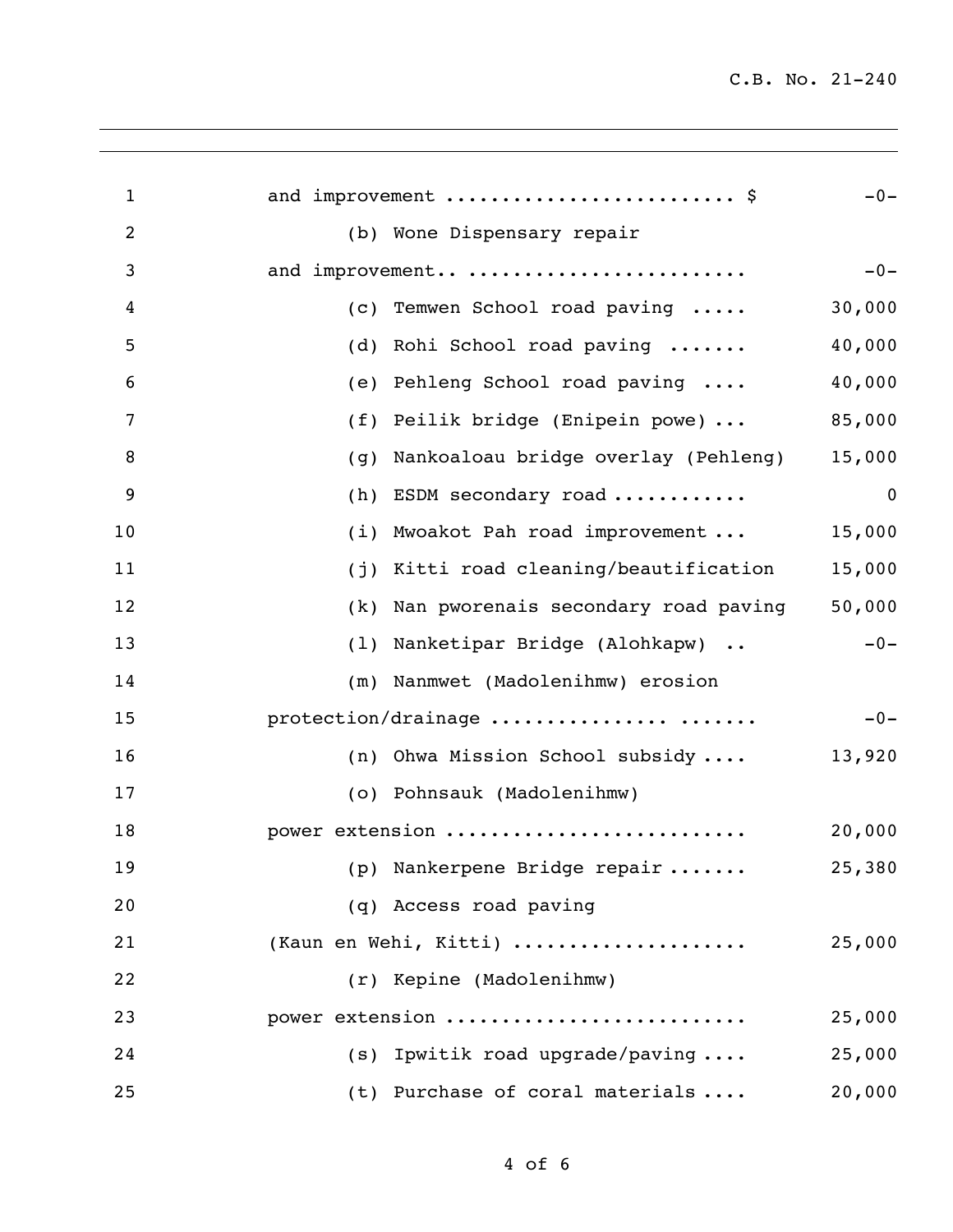| $\mathbf{1}$   | Tanks/water catchments  \$<br>10,000<br>(u)                    |
|----------------|----------------------------------------------------------------|
| $\overline{2}$ | (v) Community Outreach                                         |
| 3              | 30,000<br>and Advocacy Program                                 |
| 4              | 15,000<br>Nipai, Wone secondary road<br>(w)                    |
| 5              | (x) Nan mand secondary road and                                |
| 6              | bridge improvement<br>20,000                                   |
| 7              | 20,000<br>Pahnmeiti secondary road<br>(y)                      |
| 8              | 5,000<br>Lukop secondary road<br>(z)                           |
| 9              | Kitti municipal government inauguration<br>$-0-$<br>(aa)       |
| 10             | 30,000<br>Travel needs<br>(ab)                                 |
| 11             | Peisou secondary road<br>$-0-$<br>(ac)                         |
| 12             | Madolenihmw Municipal Court subsidy<br>10,000<br>(ad)          |
| 13             | 15,000<br>Kitti Municipal Court subsidy<br>(ae)                |
| 14             | 30,000<br>Pohnalap secondary road paving.<br>(a <sup>f</sup> ) |
| 15             | 50,000<br>Kitti water systems improvement<br>(ag)              |
| 16             | 10,000<br>Kinakapw road<br>(ah)                                |
| 17             | (ai) Pahnlong Eliolwi road<br>$-0-$                            |
| 18             | (aj) MMCM Youth Day activities<br>2,700                        |
| 19             | (ak) Pohnsouk, Madolenihmw water system 15,000                 |
| 20             | 15,000<br>(al) Lukop water tank                                |
| 21             | (am) Election District No. 2 inspectors/                       |
| 22             | support services<br>15,500                                     |
| 23             | (4) Election District No. 3<br>737,500                         |
| 24             | 35,000<br>(a) Kepin Souna, Nett road maintenance               |
| 25             | 70,000<br>(b) Dien, U road paving/equipment                    |